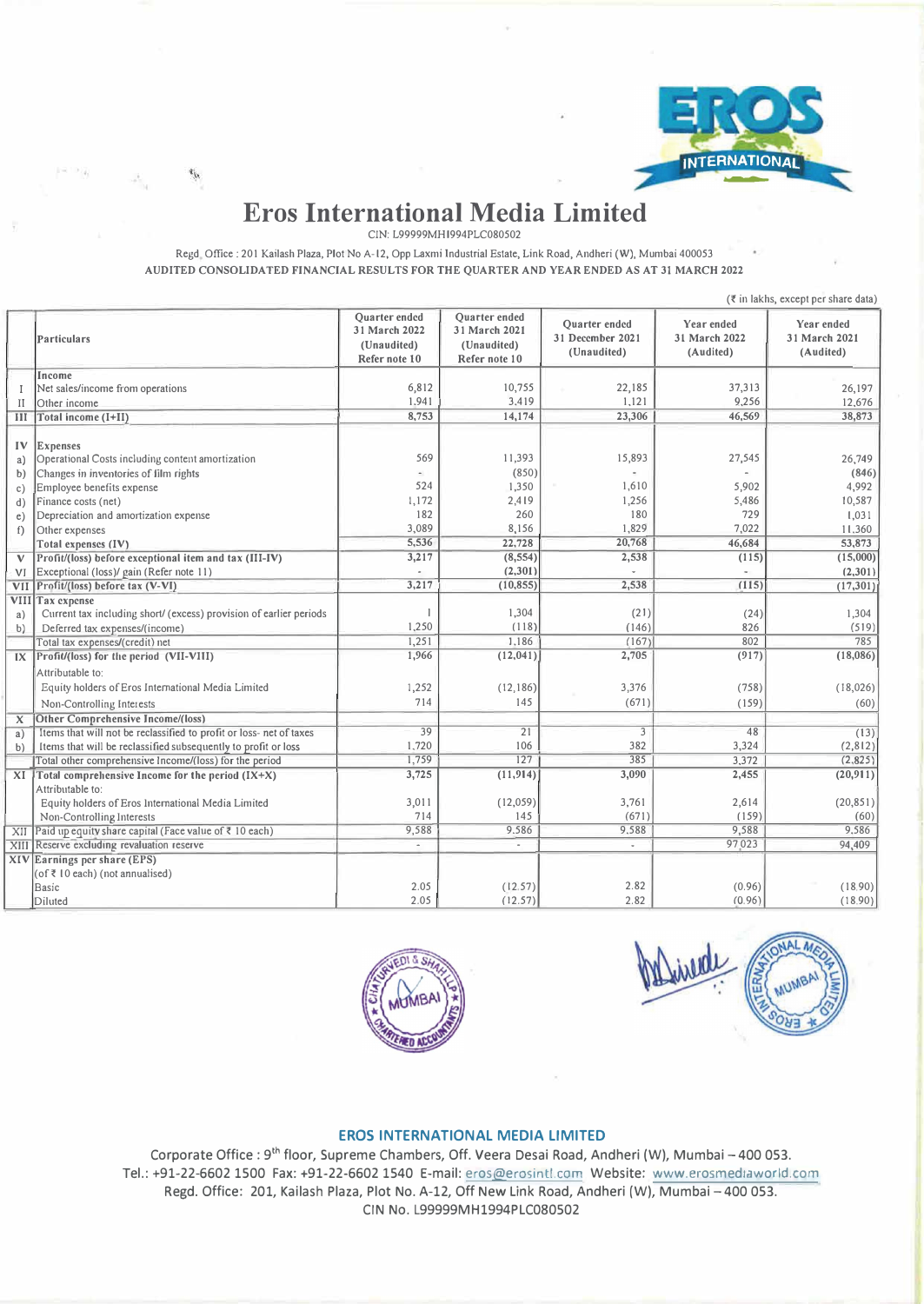

#### Notes:

- <sup>J</sup>111e above results have been reviewed by the Audit Committee and approved by the Board of Directors at its meeting held on 29 May 2022
- 2 Statement of assets and liabilities (Amount In ₹ Lakhs, unless otherwise stated).

|                                                                                | ₹ in lakhs       | ₹ in lakhs       |
|--------------------------------------------------------------------------------|------------------|------------------|
| Particulars                                                                    | As <sub>15</sub> | As at            |
|                                                                                | 31 March 2022    | 31 March 2021    |
|                                                                                |                  |                  |
| Assets                                                                         |                  |                  |
| Non-current assets                                                             |                  |                  |
| Property, plant and equipment                                                  | 4,488            | 5,330            |
| Intangible assets                                                              |                  |                  |
| a) Content advances                                                            | 24,020           | 29,930           |
| b) Film rights                                                                 | 26,653           | 37,532           |
| c) Other intangible assets                                                     | 715              | 928              |
| d) Intangible assets under development                                         | 17,154           | 17,793           |
| Financial assets                                                               |                  |                  |
| a) Loans                                                                       | 88,678           | 80,337           |
| b) Restricted bank deposits                                                    | 1                | 98               |
| c) Other financial assets                                                      | 343              | 373              |
| Deferred tax assets (net)                                                      | 401              | 1,240            |
| Other non-current assets                                                       | 10,800           | 10,304           |
| Total non-current assets                                                       | 173,253          | 183,865          |
| Current assets                                                                 |                  |                  |
| Inventories                                                                    | 850              | 850              |
| Financial assets                                                               |                  |                  |
| a) Trade and other receivables                                                 | 63,817           |                  |
| b) Cash & cash equivalents                                                     | 408              | 47,870           |
| c) Restricted bank deposits                                                    | 535              | 2,656<br>2,754   |
| d) Loans and advances                                                          | 862              | 2,902            |
| e) Other financial assets                                                      | 601              | 151              |
| Other current assets                                                           | 422              | 342              |
| Total current assets                                                           | 67,495           | 57,525           |
| Total assets                                                                   | 240,748          | 241,390          |
| <b>Equity and Liabilitics</b>                                                  |                  |                  |
| Equity                                                                         |                  |                  |
| Equity share capital                                                           | 9,588            | 9,586            |
| Other equity                                                                   | 97,023           | 94,409           |
| Equity attributable to owners<br>Non-controlling Interests                     | 106,611          | 103,995          |
| <b>Total equily</b>                                                            | 1,209<br>107,820 | 1,368<br>105,363 |
|                                                                                |                  |                  |
| <b>Liabilitics</b>                                                             |                  |                  |
| Non-current liabilities                                                        |                  |                  |
| Financial liabilities                                                          |                  |                  |
| a) Borrowings                                                                  | 4,674            | 3                |
| b) Trade payables                                                              |                  |                  |
| i) Total outstanding dues of micro and small enterprises                       | ÷                |                  |
| ii) Total outstanding dues of creditors other than micro and small enterprises | 19,082           | 17,999           |
| c) Lease liabilities                                                           | 1,188            | 1,823            |
| d) Other financial liabilities                                                 | 25               | 25               |
| Employee benefit obligations                                                   | 307              | 356              |
| Other non-current liabilities                                                  | 6,621            | 2,521            |
| <b>Total non-current liabilities</b>                                           | 31,897           | 22,727           |
| <b>Current liabilities</b>                                                     |                  |                  |
| <b>Financial liabilities</b>                                                   |                  |                  |
| a) Borrowings                                                                  | 41,646           | 52,390           |
| b) Acceptances                                                                 |                  | 1,400            |
| c) Trade payables                                                              |                  |                  |
| i) Total outstanding dues of micro and small enterprises                       | 120              |                  |
| ii) Total outstanding dues of creditors other than micro and small enterprises | 20,851           | ٠<br>21,763      |
| d) Lease liabilities                                                           | 541              | 488              |
| e) Other financial liabilities                                                 | 3,419            | 3,794            |
| Employee benefit obligations                                                   | 290              | 327              |
| Other current liabilities                                                      | 27,401           | 25,308           |
| Current tax liabilities                                                        | 6.763            | 7.830            |
| <b>Total current liabilities</b>                                               | 101,031          | 113,300          |
| <b>Total liabilities</b>                                                       | 132,928          | 136,027          |
|                                                                                | 240,748          |                  |



#### **EROS INTERNATIONAL MEDIA LIMITED**

Corporate Office : 9<sup>th</sup> floor, Supreme Chambers, Off. Veera Desai Road, Andheri (W), Mumbai – 400 0S3. Tel.: +91-22-6602 1500 Fax: +91-22-6602 1540 E-mail: eros@erosintl com Website: www.erosmediaworld.com Regd. Office: 201, Kailash Plaza, Plot No. A-12, Off New Link Road, Andheri (W), Mumbai - 400 053. CIN No. L99999MH1994PLC080502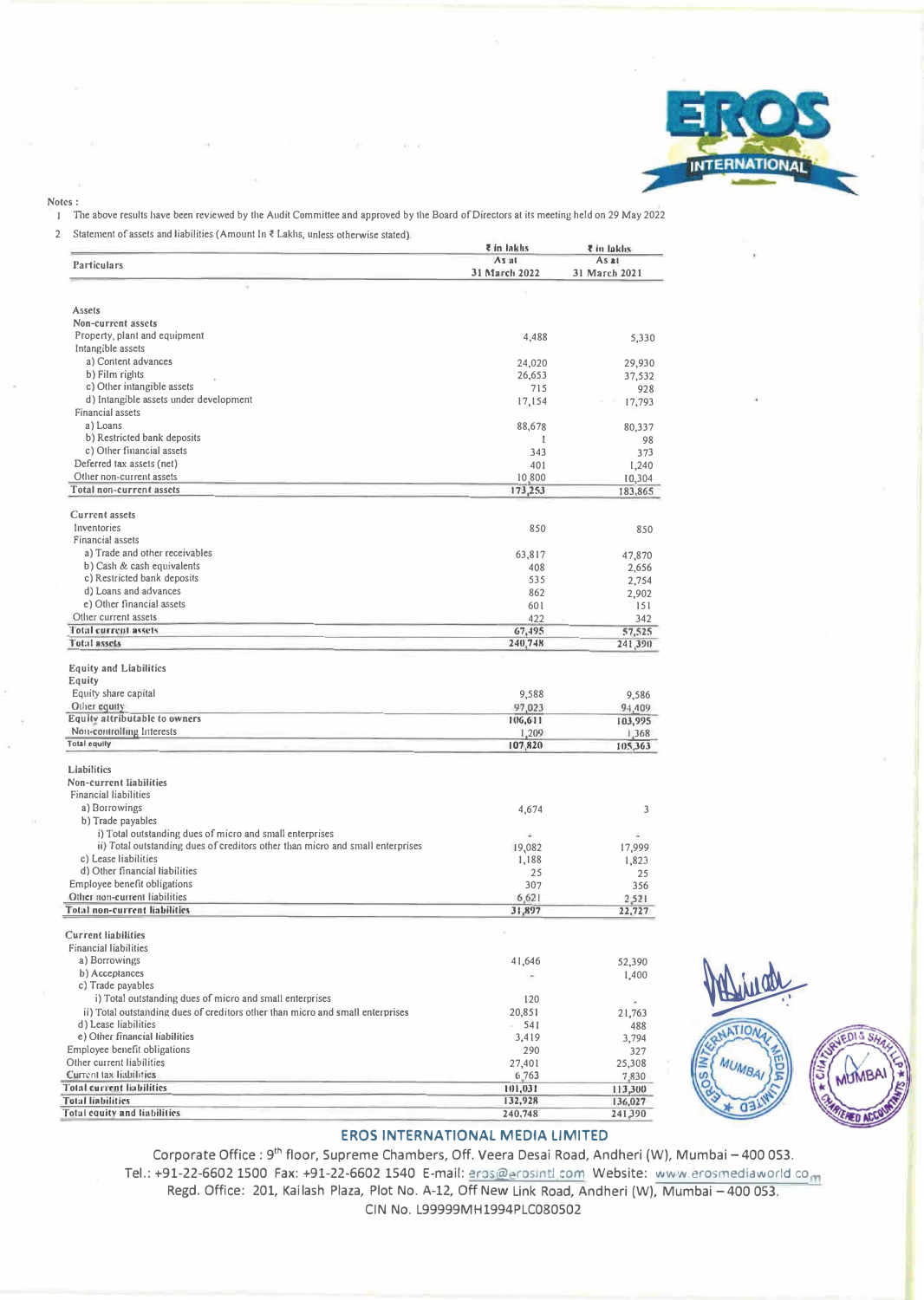

#### 3 **Statement of Cash Flow**

| Year ended<br>31 March 2022<br>(115)<br>729<br>12,412<br>2<br>(1, 553)<br>$\overline{c}$<br>229 | Year ended<br>31 March 2021<br>(17,301)<br>1,031<br>16,920<br>1,069<br>(1,786)<br>5,596                                                                                                                                                       |
|-------------------------------------------------------------------------------------------------|-----------------------------------------------------------------------------------------------------------------------------------------------------------------------------------------------------------------------------------------------|
|                                                                                                 |                                                                                                                                                                                                                                               |
|                                                                                                 |                                                                                                                                                                                                                                               |
|                                                                                                 |                                                                                                                                                                                                                                               |
|                                                                                                 |                                                                                                                                                                                                                                               |
|                                                                                                 |                                                                                                                                                                                                                                               |
|                                                                                                 |                                                                                                                                                                                                                                               |
|                                                                                                 |                                                                                                                                                                                                                                               |
|                                                                                                 |                                                                                                                                                                                                                                               |
|                                                                                                 |                                                                                                                                                                                                                                               |
|                                                                                                 | 119                                                                                                                                                                                                                                           |
|                                                                                                 | 531                                                                                                                                                                                                                                           |
|                                                                                                 | (3, 284)                                                                                                                                                                                                                                      |
| (4)                                                                                             | (72)                                                                                                                                                                                                                                          |
| 4,624                                                                                           | 83                                                                                                                                                                                                                                            |
| $\mathcal{L}_{\mathcal{F}}$                                                                     | 2,301                                                                                                                                                                                                                                         |
| 5,523                                                                                           | 10,794                                                                                                                                                                                                                                        |
|                                                                                                 | (6, 256)                                                                                                                                                                                                                                      |
|                                                                                                 | 98                                                                                                                                                                                                                                            |
| (276)                                                                                           | 649                                                                                                                                                                                                                                           |
|                                                                                                 |                                                                                                                                                                                                                                               |
|                                                                                                 | 10,492                                                                                                                                                                                                                                        |
|                                                                                                 |                                                                                                                                                                                                                                               |
|                                                                                                 | 4,142                                                                                                                                                                                                                                         |
|                                                                                                 | 2,473                                                                                                                                                                                                                                         |
|                                                                                                 | 26                                                                                                                                                                                                                                            |
|                                                                                                 | 6,869                                                                                                                                                                                                                                         |
|                                                                                                 | (846)                                                                                                                                                                                                                                         |
|                                                                                                 | 8,952                                                                                                                                                                                                                                         |
|                                                                                                 | 687                                                                                                                                                                                                                                           |
|                                                                                                 | (2,924)                                                                                                                                                                                                                                       |
|                                                                                                 | 1,894                                                                                                                                                                                                                                         |
|                                                                                                 | 317                                                                                                                                                                                                                                           |
| 10,494                                                                                          | 32,082                                                                                                                                                                                                                                        |
| (1, 794)                                                                                        | (2,914)                                                                                                                                                                                                                                       |
| 8,700                                                                                           | 29,168                                                                                                                                                                                                                                        |
|                                                                                                 |                                                                                                                                                                                                                                               |
|                                                                                                 |                                                                                                                                                                                                                                               |
|                                                                                                 | (152)                                                                                                                                                                                                                                         |
|                                                                                                 | (17,674)                                                                                                                                                                                                                                      |
|                                                                                                 | 803                                                                                                                                                                                                                                           |
|                                                                                                 | $\sim$<br>248                                                                                                                                                                                                                                 |
|                                                                                                 | (16, 775)                                                                                                                                                                                                                                     |
|                                                                                                 |                                                                                                                                                                                                                                               |
|                                                                                                 |                                                                                                                                                                                                                                               |
|                                                                                                 | 24                                                                                                                                                                                                                                            |
| $\sim$                                                                                          | (2,319)                                                                                                                                                                                                                                       |
|                                                                                                 | (2, 455)                                                                                                                                                                                                                                      |
|                                                                                                 | (6,203)                                                                                                                                                                                                                                       |
|                                                                                                 | (10, 953)                                                                                                                                                                                                                                     |
|                                                                                                 | 1,440                                                                                                                                                                                                                                         |
|                                                                                                 | 1,107                                                                                                                                                                                                                                         |
|                                                                                                 | 109                                                                                                                                                                                                                                           |
| 408                                                                                             | 2,656                                                                                                                                                                                                                                         |
| EDI & SHA                                                                                       |                                                                                                                                                                                                                                               |
|                                                                                                 | (1, 172)<br>(5, 449)<br>14,952<br>9,335<br>(117)<br>(86)<br>6,230<br>(19, 377)<br>2,040<br>1,137<br>(3,033)<br>(587)<br>(233)<br>(5,241)<br>2,316<br>22<br>190<br>(2,946)<br>2<br>(2, 499)<br>(5, 499)<br>(7,996)<br>(2, 242)<br>2,656<br>(6) |



# **EROS INTERNATION A LIMITED**

Corporate Office : 9<sup>th</sup> floor, Supreme Chambers, Off. Veera Desai Road, Andheri (W), Mumbai – 400 053. Tel.: +91-22-6602 1500 Fax: +91-22-6602 1540 E-mail: eros@erosmtLcom Website: www.erosmediaworld.com Regd. Office: 201, Kailash Plaza, Plot No. A-12, Off New Link Road, Andheri (W), Mumbai - 400 053. CIN No. L99999MH1994PLC080502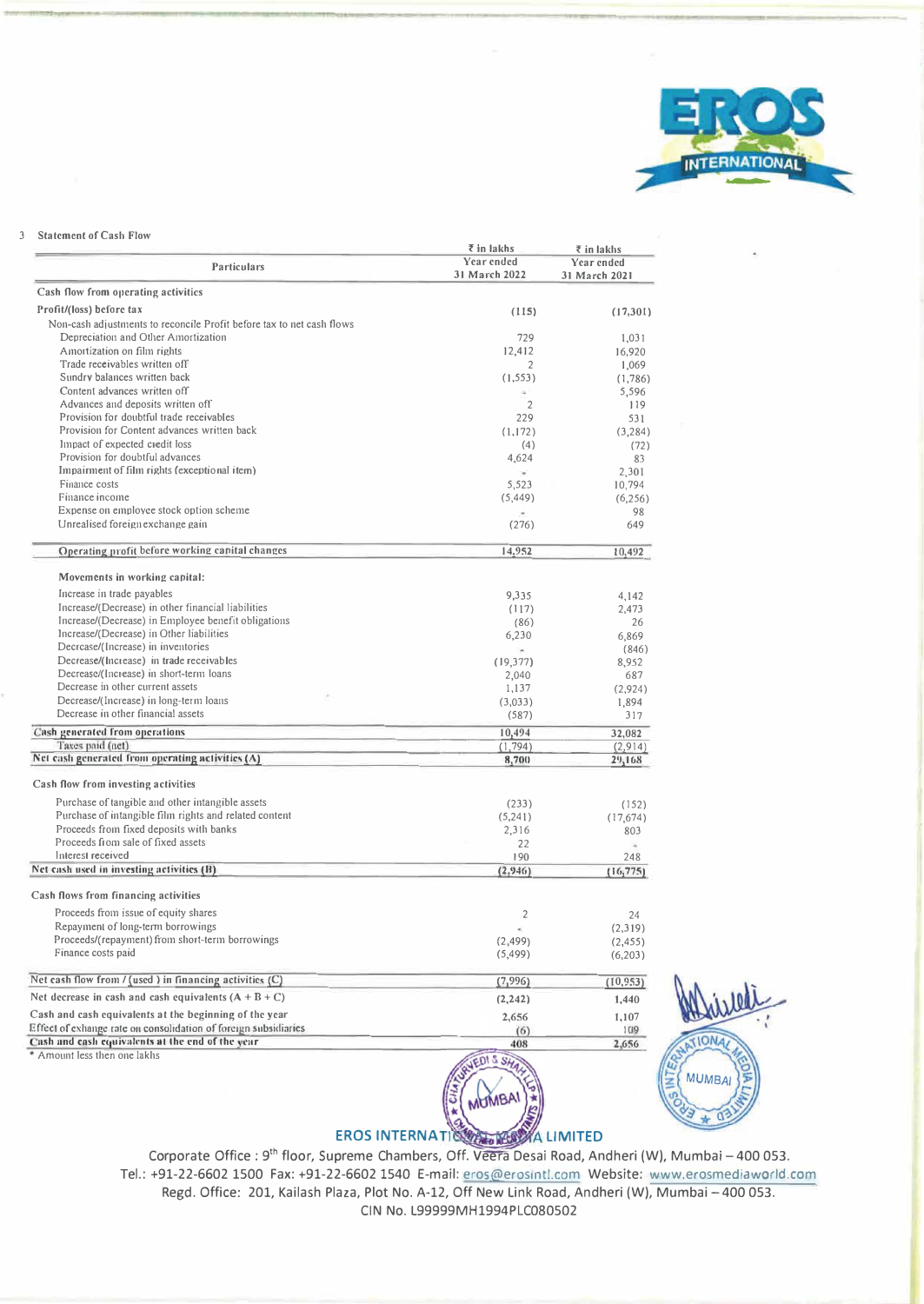

- 4 The Group operates on a single reportable segment, which is co-production, acquisition and distribution of Indian language films in multiple formats, being governed by similar risks and returns, forming the primary business segment.
- One Time Restructuring (OTR) under RBI's Resolution Framework for Covid-19 related stress as per RBI circular dated 6 August 2020 and Resolution Framework for Covid-19 related stress - Financial Parameters dated 7 September 2020 were invoked by the parent company and the consortium bankers on 24 December 2020. The said resolution plan was duly approved and implemented by the company's bankers on 22 June 2021 with effect from the cut-off date as 1 January 2021 and accordingly, the outstanding debts liabilities were regularized and restructured and the impact of the said restructuring has been taken in the financial result for the year ended 31 March 2022 based on the OTR framework agreement, bank sanction letters and other related documents,
- 6 The Group has trade receivables of Rs,40,645 lakhs and loan receivable of Rs 88,133 lakhs from Eros Worldwide FZ LLC ("EWW") (" Company having significant influence"), trade receivable of Rs 8,652 lakhs from Eros International Limited UK (fellow subsidiary of EWW) and Rs.2,884 lakhs from Eros International USA Inc. (fellow subsidiary of EWW). Dues of EWW of Rs.32,577 lakhs are overdue. As per the management accounts for year ended March 31, 2022, net worth of these companies has been eroded and has incurred losses in that year. Further, EWW has made significant write down in the carrying amount of film content. The parent Company of aforesaid entities i.e. Eros Media World PLC is committed to continue to support these entities. Based on the future business plans of EWW, management is confident of recovery of above dues from related parties and does not require any provisions.
- The group has incurred loss for the year amounting ₹ 917 lakhs in current year and ₹ 18,086 lakhs in previous financial year. As at 31 March, 2022, the current liabilities exceeds the current assets by ₹ 33,536 lakhs. The economic uncertainty created by the COVID-19 resulted in significant business disruptions for film distributer and broadcasting companies till December 2021. Material uncertainties exists that may cast significant doubt on the Group's ability to continue as a going concern The Group has taken various steps aimed at augmenting liquidity including restructuring of the bortowing facilities, conserving cash including various costs saving initiatives, and maximizing revenue through monetizing of the film/music library by way of long term contracts, recovery of trade receivables overdue and raising of funds by way of proposed issue of share warrants. The Group has considered the impact of these uncertainties and steps and factored them into their financial forecasts. For the said reason, Management continues to adopt the going concern basis in preparing the financial results.
- The parent company would be seeking approval of shareholders, in ensuring annual general meeting to approve the excess remuneration of  $\bar{\tau}$  394 lakhs accrued/paid to Vice Chairman and Managing Director for the year ended 31 March 2022, arising due to inadequate profits during the year.
- Since early March 2021, India has witnessed a second wave of COVID-19 with sudden rise in COVID-19 cases across India. This led to imposing lockdown like restrictions across the country and impacted the economic activity including the entire media and entertainment industry. India has also witnessed third wave of COVID 19 since January 2022. The business activities of the Group were also affected for the above periods/year. The Group's management has done an assessment of the situation, including the liquidity position, the recoverability and carrying value of all its investments, other assets and liabilities and concluded that there were no material adjustments required as on March 31, 2022. As a result of the growing uncertainties with respect to COVJD-19, the impact of this pandemic may be different from that estimated as at the date of approval of these financial results The Group will continue to closely monitor any material changes to future economic condition.
- IO The figures for the last quarters ended 31 March 2022 and 31 March 2021 are the balancing figures between audited figures for the full financial year ended 31 March 2022 and 31 March 2021 and the unaudited published year-to-date figures up to 31 December 2021 and 31 December 2020 respectively, being the date of the end of the third quarter of the respective financial year.
- **11** Exceptional Items for last financial year comprises of impairment charge of *t* 2,30 I lakhs on film rights in subsidiary company arising on the annual impairment assessment following the requirements of Ind AS 36 'Impairment of Assets'.
- 12 The Group's financial results for any year fluctuate due to film release schedules which take into account holidays and festivals in India and elsewhere, competitor film releases and sporting **events.**



Place: Mumbai Date : 29 May 2022

**For and on** behalf of Board of Directors TION<sub>4</sub> **MUMBAI** 

Pradeep Dwivedi **Chief Executive Officer**<br> **Chief Executive Officer DIN 07780146** 

#### **EROS INTERNATIONAL MEDIA LIMITED**

**Corporate Office : 9th floor, Supreme Chambers, Off. Veera Desai Road, Andheri (W), Mumbai - 400 053. Tel.: +91-22-6602 1500 Fax: +91-22-6602 1540 E-mail: eros@erosintl.com Website:** www.erosmediaworld.com Regd. Office: 201, Kailash Plaza, Plot No. A-12, Off New Link Road, Andheri (W), Mumbai - 400 053. **CIN No. L99999MH1994PLC080502**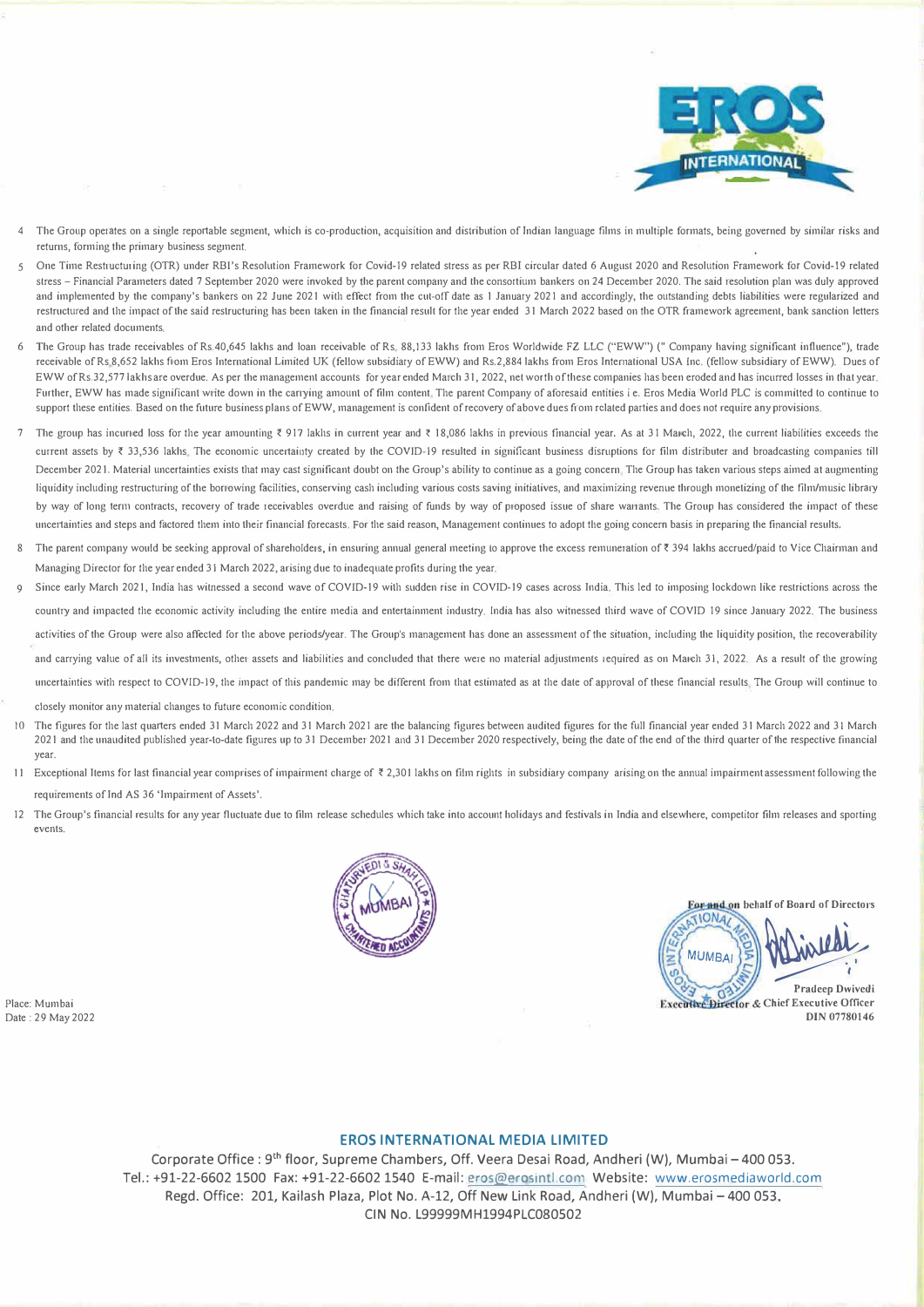

Independent Auditor's Report on Quarterly and Year to Date Consolidated Financial Results of EROS INTERNATIONAL MEDIA LIMITED pursuant to the Regulation 33 of the SEBI (Listing Obligations and Disclosure Requirements) Regulations, 2015, (as amended)

To, The Board of Directors of Eros International Media Limited

#### Report on the audit of the Consolidated Financial Results

#### Qualified Opinion

We have audited the accompanying Statement of quarterly and year to date Consolidated Financial Results of EROS INTERNATIONAL MEDIA LIMITED ("Holding Company") and its subsidiaries (Holding Company and its subsidiaries together referred to as "the Group"), for the quarter and year ended March 31, 2022 ("the Statement"), attached herewith, being submitted by the Holding Company pursuant to the requirement of Regulation 33 of the SEBI (Listing Obligations and Disclosure Requirements) Regulations, 2015, as amended ( "Listing Regulations").

In our opinion and to the best of our information and according to the explanations given to us, except the possible effects of the matters described in "Basis for Qualified Opinion" para below, and based on the consideration of the reports of other auditors on separate audited financial statements and other financial information of the subsidiaries the Statement:

i. includes the results of entities as given below:

| Name of the Entity                               | Relationship |  |
|--------------------------------------------------|--------------|--|
| Eros International Films Private Limited         | Subsidiary   |  |
| Eyeqube Studios Private Limited                  | Subsidiary   |  |
| <b>EM Publishing Private Limited</b>             | Subsidiary   |  |
| Eros Animation Private Limited                   | Subsidiary   |  |
| ErosNow Private Limited                          | Subsidiary   |  |
| <b>Colour Yellow Productions Private Limited</b> | Subsidiary   |  |
| Big Screen Entertainment Private Limited         | Subsidiary   |  |
| Copsale Limited                                  | Subsidiary   |  |
| Digicine PTE Limited                             | Subsidiary   |  |
| Eros International Distribution LLP              | Subsidiary   |  |

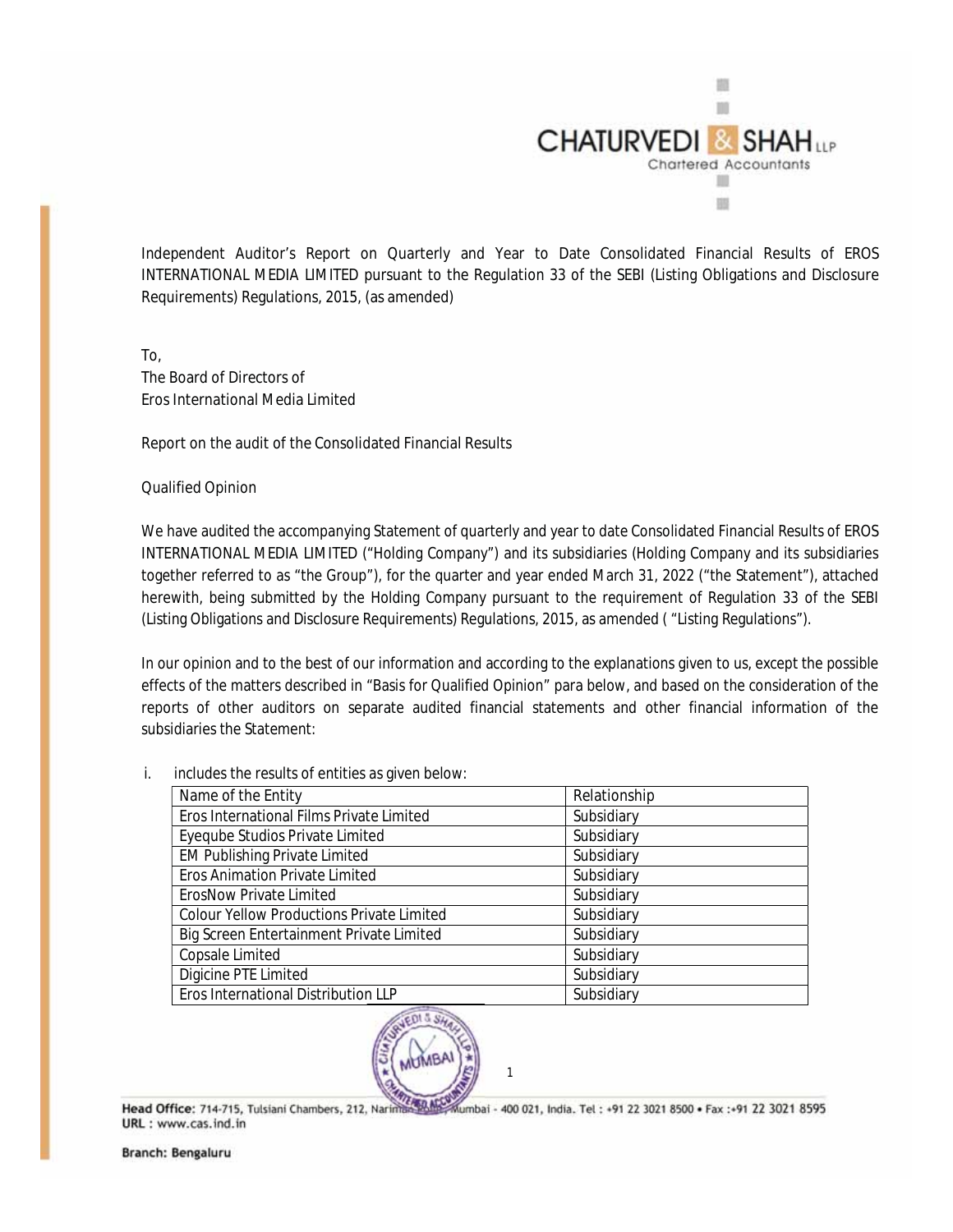

- ii. is presented in accordance with requirements of the Listing Regulations in this regard; and
- iii. gives a true and fair view in conformity with the applicable accounting standards and other accounting principles generally accepted in India, of the consolidated net loss, other comprehensive income and other financial information of the Group for the quarter and year ended March 31, 2022.

#### Basis for Qualified Opinion

With reference to Note 6 of the Consolidated Financial Results, the Group has trade receivables of Rs.40,645 Lakhs and loan receivables of Rs. 88,133 Lakhs from Eros Worldwide FZ LLC ("EWW") ("Company having significant influence"), and trade receivables of Rs.8,652 Lakhs from Eros International Limited UK (fellow subsidiary of EWW) and Rs.2,884 Lakhs from Eros International USA Inc. (fellow subsidiary of EWW). Dues of EWW of Rs. 32,577 Lakhs are overdue. As per the management accounts for year ended March 31, 2022 provided to us, net worth of these companies has been eroded and has incurred losses in that year. Further, EWW has made significant write down in the carrying amount of film content. Considering the financial position of these companies, we are unable to obtain sufficient appropriate audit evidence to comment on the extent of the recoverability of the carrying value of the above receivables and the consequential effects on the consolidated financial results.

We conducted our audit in accordance with the Standards on Auditing (SAs) as specified under section 143(10) of the Companies Act, 2013, as amended (the "Act"). Our responsibilities under those Standards are further described in the "Auditor's Responsibilities for the Audit of the Consolidated Financial Results" section of our report. We are independent of the Group, in accordance with the Code of Ethics issued by the Institute of Chartered Accountants of India together with the ethical requirements that are relevant to our audit of the financial statements under the provisions of the Act and the Rules thereunder, and we have fulfilled our other ethical responsibilities in accordance with these requirements and the Code of Ethics. We believe that the audit evidence obtained by us and other auditors in terms of their reports referred to in "Other Matters" paragraph below, is sufficient and appropriate to provide a basis for our qualified opinion.

#### Material Uncertainty related to Going Concern

With reference to Note 7 of the Consolidated Financial Results, the economic uncertainty created by the novel coronavirus has resulted in significant business disruptions for film distributer and broadcasting companies. The Group current liabilities exceed the current assets as on March 31, 2022. These conditions, along with other matter as set forth in the aforesaid note, indicate the existence of a material uncertainty with respect to the Group

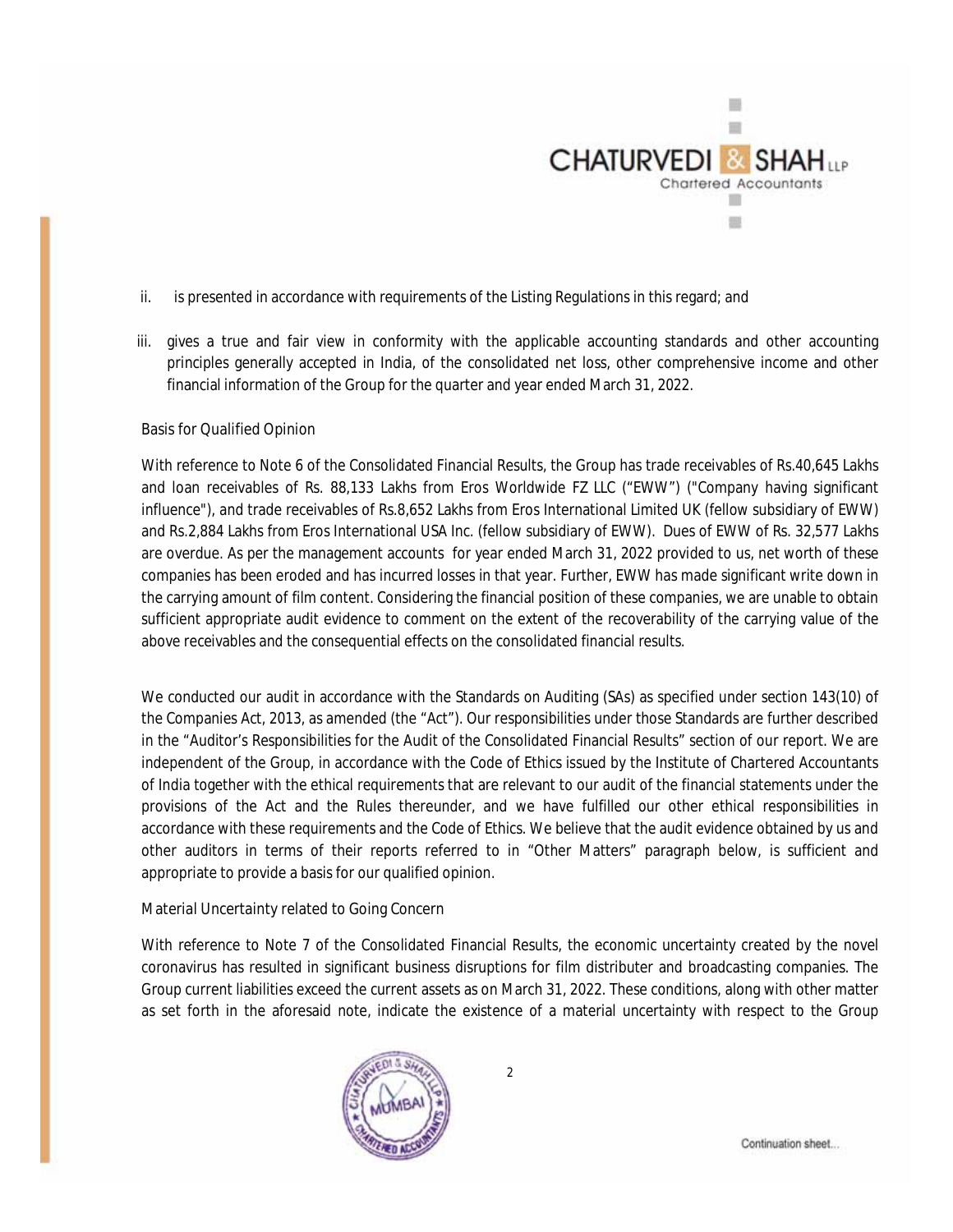

assessment to continue as a going concern and such assumption depends on the Group monetizing of the film/music library by way of long term contracts, recovery of the dues from the Eros Worldwide FZ LLC and raising of funds by way of planned issue of warrants.

Our opinion is not modified in respect of this above matter.

#### Management's Responsibility for the Consolidated Financial Results

The statement has been prepared on the basis of the consolidated annual financial statements. The Holding Company's Board of Director are responsible for the preparation and presentation of statement that give a true and fair view of the net loss and other comprehensive income and other financial information of the Group in accordance with the accounting standards specified under Section 133 of the Act, read with the relevant rules issued thereunder and other accounting principles generally accepted in India and in compliance with Regulation 33 of the Listing Regulations. The respective Board of Directors of the companies included in the Group are responsible for maintenance of adequate accounting records in accordance with the provision of the Act for safeguarding of the assets of the group and for preventing and detecting frauds and other irregularities; selection and application of the appropriate accounting policies; making judgements and estimates that are reasonable and prudent; and design, implementation and maintenance of adequate internal financial controls, that were operating effectively for ensuring the accuracy and completeness of the accounting records, relevant to the preparation and fair presentation of the financial statements that give a true and fair view and are free from material misstatement, whether due to fraud or error, which have been used for the purpose of preparation of the Statement by the Directors of the holding Company, as aforesaid.

In preparing the consolidated financial statements, the respective Board of Directors of the companies included in the Group are responsible for assessing the ability of the Group to continue as a going concern, disclosing, as applicable, matters related to going concern and using the going concern basis of accounting unless the respective Board of Directors either intends to liquidate the Group or to cease operations, or has no realistic alternative but to do so.

The respective Board of Directors of the companies included in the Group are also responsible for overseeing the financial reporting process to the Group.

#### Auditor's Responsibility for the Audit of the Consolidated Financial Results

Our objectives are to obtain reasonable assurance about whether the consolidated financial statements as a whole are free from material misstatement, whether due to fraud or error, and to issue an auditor's report that includes our opinion. Reasonable assurance is a high level of assurance, but is not a guarantee that an audit conducted in

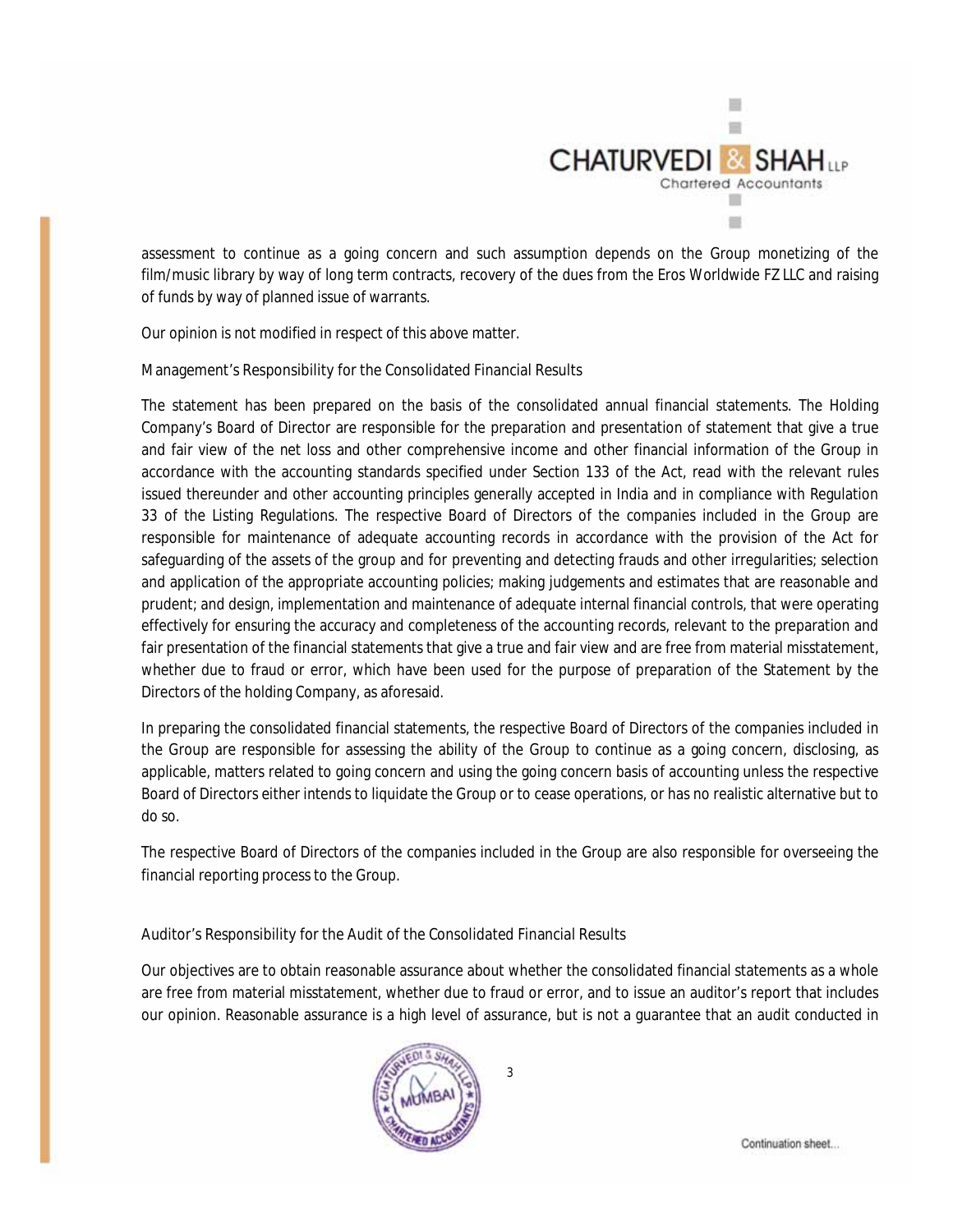

accordance with SAs will always detect a material misstatement when it exists. Misstatements can arise from fraud or error and are considered material if, individually or in the aggregate, they could reasonably be expected to influence the economic decisions of users taken on the basis of these financial results.

As part of an audit in accordance with SAs, we exercise professional judgment and maintain professional skepticism throughout the audit. We also:

- Identify and assess the risks of material misstatement of the consolidated financial statement, whether due to fraud or error, design and perform audit procedures responsive to those risks, and obtain audit evidence that is sufficient and appropriate to provide a basis for our opinion. The risk of not detecting a material misstatement resulting from fraud is higher than for one resulting from error, as fraud may involve collusion, forgery, intentional omissions, misrepresentations, or the override of internal control.
- Obtain an understanding of internal control relevant to the audit in order to design audit procedures that are appropriate in the circumstances. Under section 143(3)(i) of the Act, we are also responsible for expressing our opinion on whether the company has adequate internal financial controls with reference to Financial Statement in place and the operating effectiveness of such controls.
- Evaluate the appropriateness of accounting policies used and the reasonableness of accounting estimates and related disclosures made by management.
- Conclude on the appropriateness of Management's use of the going concern basis of accounting and, based on the audit evidence obtained, whether a material uncertainty exists related to events or conditions that may cast significant doubt on the ability of Group to continue as a going concern. If we conclude that a material uncertainty exists, we are required to draw attention in our auditor's report to the related disclosures in the consolidated financial statements or, if such disclosures are inadequate, to modify our opinion. Our conclusions are based on the audit evidence obtained up to the date of our auditor's report. However, future events or conditions may cause the Group to cease to continue as a going concern.
- Evaluate the overall presentation, structure and content of the consolidated financial statements, including the disclosures, and whether the consolidated financial statements represent the underlying transactions and events in a manner that achieves fair presentation.
- Obtain sufficient appropriate audit evidence regarding the financial information/financial results of the entities within the Group of which we are independent auditors, to express an opinion on the consolidated financial

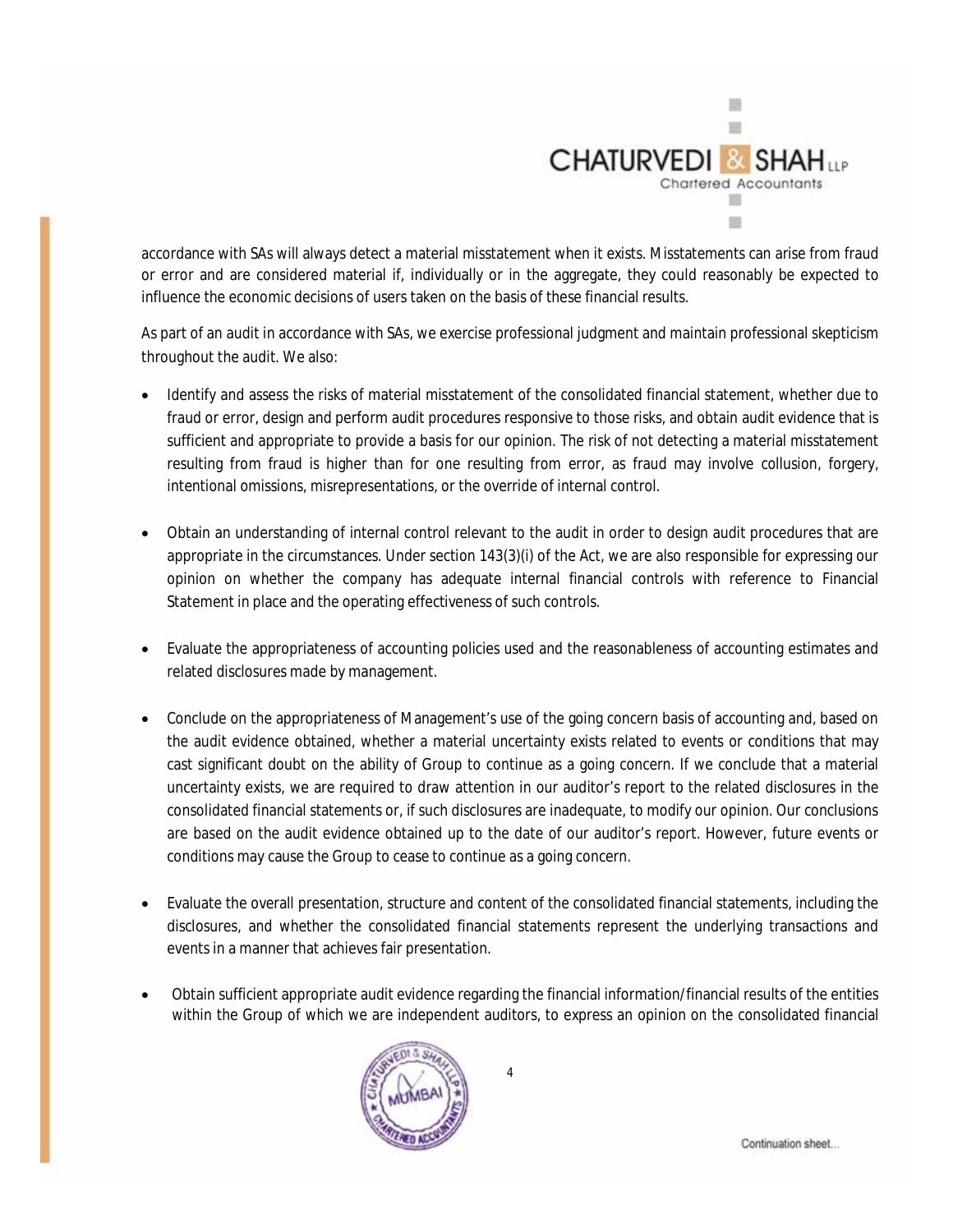

statement. We are responsible for the direction, supervision and performance of the audit of the financial information of such entities included in the consolidated financial statement of which we are the independent auditors. For the other entities included in the consolidated financial statements, which have been audited by other auditors, such other auditors remain responsible for the direction, supervision and performance of the audits carried out by them. We remain solely responsible for our audit opinion.

We communicate with those charged with governance of the Holding Company and such other entities included in the Consolidated Financial Statement of which we are the independent auditors regarding, among other matters, the planned scope and timing of the audit and significant audit findings, including any significant deficiencies in internal control that we identify during our audit.

We also provide those charged with governance with a statement that we have complied with relevant ethical requirements regarding independence, and to communicate with them all relationships and other matters that may reasonably be thought to bear on our independence, and where applicable, related safeguards.

We also performed procedures in accordance with the Circular No. CIR/CFD/CMD1/44/2019 dated March 29, 2019 issued by the Securities Exchange Board of India under Regulation 33 (8) of the Listing Regulations, to the extent applicable.

### Other Matters

We did not audit the financial statements of the three subsidiaries, whose financials results/statements reflect total assets of Rs. 1,15,290 Lakhs as at March 31, 2022 and total revenue of Rs. 1,580 Lakhs and Rs.21,251 Lakhs and total net profit of Rs. 3,986 Lakhs and Rs. 6,265 Lakhs each for the quarter ended March 31, 2022 and for the year ended on that date respectively, and net cash outflows of Rs. 1,603 Lakhs for the year ended March 31, 2022, as considered in the Statement.

These financial statements and other financial information have been furnished to us by the Management and our report on the Statement, in so far as it relates to the amounts included in respect of these subsidiaries, is based solely on the reports of the other auditor.

Our opinion on the Statement is not modified in respect of the above matters with regards to our reliance on the work done and the reports of other auditors.

x Remuneration paid by the Holding Company to its Executive Vice Chairman and Managing Director for the year ended March 31, 2022 is in excess by Rs. 394 Lakhs vis-à-vis the limits specified in Section 197 of

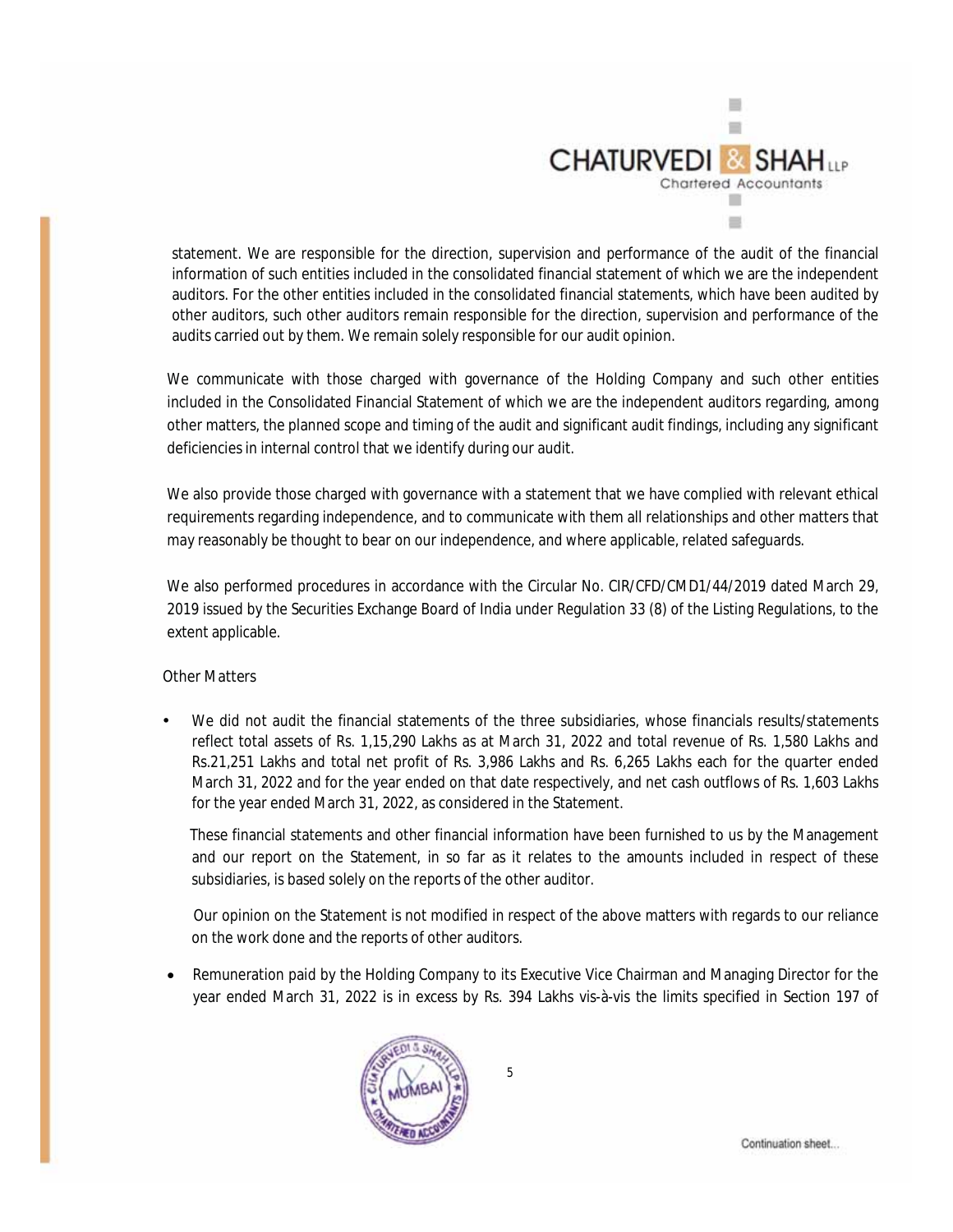

Companies Act, 2013 ('the Act') read with Schedule V for which Company is seeking approval of shareholders in ensuring annual general meeting.

The Statement includes the results for the quarter ended March 31, 2022 being the balancing figures between the audited figures in respect of the full financial year ended March 31, 2022 and the published unaudited year-to-date figures up to the end of the third quarter of the current financial year, which were subjected to a limited review by us, as required under the Listing Regulations.

For Chaturvedi & Shah LLP Chartered Accountants (Firm Registration no. 101720W/W100355)

Alhaming

Amit Chaturvedi Partner Membership No.:103141 UDIN: 22103141AJVNCP4411 Place: Mumbai Date: 29<sup>th</sup> May, 2022

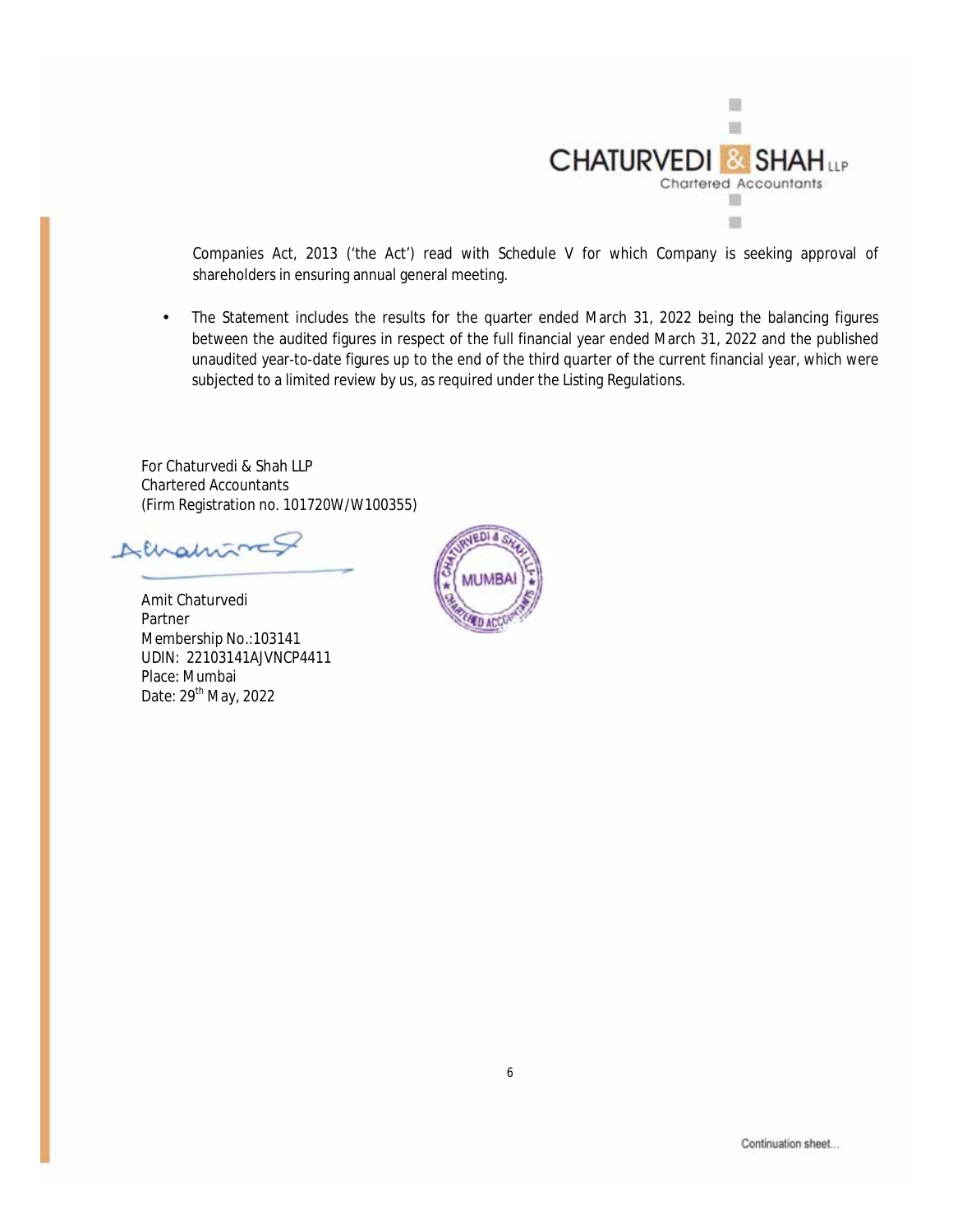### **EROS INTERNATIONAL MEDIA LIMITED**

Annexure I

## Statement on Impact of Audit Qualifications (for audit report with modified opinion) submitted along-with Annual Audited Financial Results - (Consolidated)

Statement on Impact of Audit Qualifications for the Financial Year ended March 31, 2022 [See Regulation 33 / 52 of the SEBI (LODR) (Amendment) Regulations, 2016] (Consolidated)

| Sr.<br>No.   |                                                                        | <b>Audited Figures</b><br>(Rs.in Lakhs)                 |                                         |  |
|--------------|------------------------------------------------------------------------|---------------------------------------------------------|-----------------------------------------|--|
|              | <b>Particulars</b>                                                     | (As reported<br>before adjusting<br>for qualifications) | (After adjusting<br>for qualifications) |  |
| $\mathbf{1}$ | Turnover / Total income                                                | 46,569                                                  |                                         |  |
|              | <b>Total Expenditure</b>                                               | 46,684                                                  |                                         |  |
| 3            | Net Profit/(Loss)                                                      | (917)                                                   |                                         |  |
| 4            | Earnings Per Share (Rs)                                                | (0.96)                                                  | Not Determinable                        |  |
| 5            | <b>Total Assets</b>                                                    | 2,40,749                                                |                                         |  |
| 6            | <b>Total Liabilities</b>                                               | 1,32,929                                                |                                         |  |
| 7            | Net Worth                                                              | 1,07,820                                                |                                         |  |
| 8            | Any other financial item(s) (as felt<br>appropriate by the management) | <b>None</b>                                             |                                         |  |

II. Audit Qualification (each audit qualification separately):

| a <sub>1</sub> | <b>Details</b><br>of<br>Audit | With reference to Note 6 of the Consolidated Financial Results, the         |
|----------------|-------------------------------|-----------------------------------------------------------------------------|
|                | <b>Qualification:</b>         | Group has trade receivables of Rs.40,645 lakhs and loan of                  |
|                |                               | Rs. 88,133 lakhs from Eros Worldwide FZ LLC ("EWW")(" Company having        |
|                |                               | significant influence"), Rs. 8,652 lakhs from Eros International Limited UK |
|                |                               | (fellow subsidiary of EWW) and Rs.2,884 lakhs from Eros International       |
|                |                               | USA Inc. (fellow subsidiary of EWW). Dues of EWW of Rs.32,577 lakhs         |
|                |                               | are overdue. As per the management accounts for year ended March 31,        |
|                |                               | 2022 provided to us, net worth of these companies has been eroded and       |
|                |                               | has incurred losses in that year. Further, EWW has made significant write   |
|                |                               | down in the carrying amount of film content. Considering the financial      |
|                |                               | position of these companies, we are unable to obtain sufficient             |
|                |                               | appropriate audit evidence to comment on the extent of the                  |
|                |                               | recoverability of the carrying value of the above receivables and the       |
|                |                               | consequential effects on the loss for the year.                             |
| b.             | of<br>Audit<br>Type           | <b>Qualified Opinion</b>                                                    |
|                | Qualification                 |                                                                             |
|                | Qualified Opinion /           |                                                                             |
|                | <b>Disclaimer of Opinion</b>  |                                                                             |
|                | / Adverse Opinion             |                                                                             |
| $C_{\tau}$     | of<br>Frequency               |                                                                             |
|                | qualification:                | <b>First Time</b>                                                           |
|                | Whether<br>appeared           |                                                                             |
|                |                               |                                                                             |